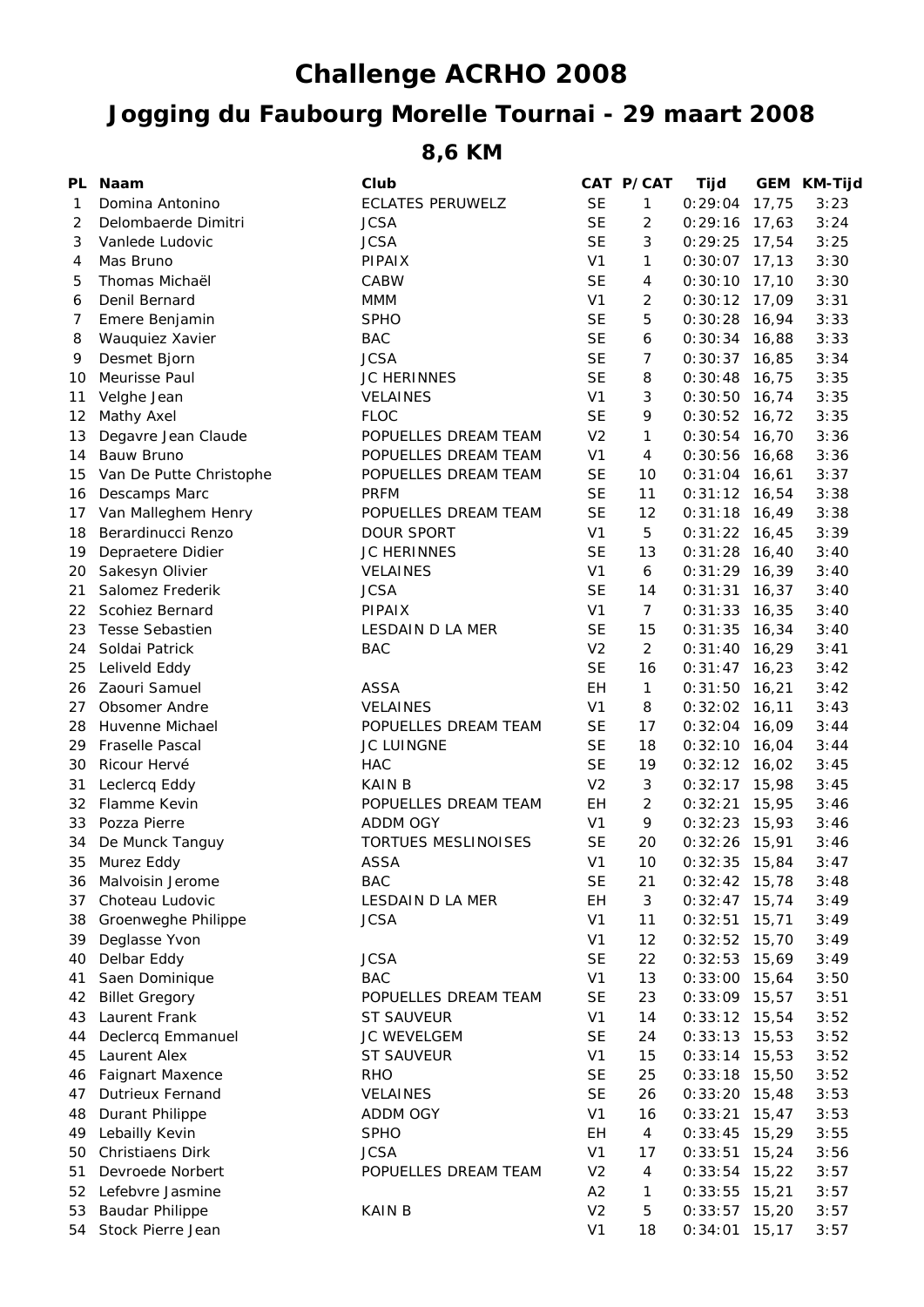| <b>PL</b> | <b>Naam</b>             | Club                    |                | CAT P/CAT      | Tijd            |       | GEM KM-Tijd |
|-----------|-------------------------|-------------------------|----------------|----------------|-----------------|-------|-------------|
| 55        | Godart Michael          | <b>ECLATES PERUWELZ</b> | <b>SE</b>      | 27             | 0:34:10         | 15,10 | 3:58        |
| 56        | Dupret Didier           | <b>BAC</b>              | V <sub>1</sub> | 19             | 0:34:18         | 15,04 | 3:59        |
| 57        | Ferain Henri            | PIPAIX                  | EH             | 5              | 0:34:22         | 15,01 | 4:00        |
| 58        | <b>Clinquart Gilles</b> |                         | <b>SE</b>      | 28             | 0:34:24         | 15,00 | 4:00        |
| 59        | Jacquemin Benoît        | <b>SPIBO</b>            | <b>SE</b>      | 29             | 0:34:31         | 14,95 | 4:01        |
| 60        | Demaret Frederic        |                         | <b>SE</b>      | 30             | 0:34:44         | 14,86 | 4:02        |
| 61        | Demaret Grégory         | <b>ATHLETIC TIME</b>    | <b>SE</b>      | 31             | 0:34:45         | 14,85 | 4:02        |
| 62        | Derycke Vincent         | <b>MMM</b>              | V <sub>1</sub> | 20             | $0:34:47$ 14,83 |       | 4:03        |
| 63        | Catry Andy              | <b>TOURNAI VB</b>       | V <sub>1</sub> | 21             | 0:34:48         | 14,83 | 4:03        |
| 64        | Yumusak Hasan           | <b>TRIATH</b>           | <b>SE</b>      | 32             | $0:34:49$ 14,82 |       | 4:03        |
| 65        | Doom Lieven             |                         | V <sub>1</sub> | 22             | 0:34:51         | 14,81 | 4:03        |
| 66        | Vanderhaegen Pierre     | <b>VELAINES</b>         | V <sub>1</sub> | 23             | 0:34:53         | 14,79 | 4:03        |
| 67        | Peeters David           | <b>BAC</b>              | V <sub>1</sub> | 24             | $0:34:54$ 14,79 |       | 4:03        |
| 68        | Vrancx André            | ADDM OGY                | V <sub>1</sub> | 25             | 0:34:55         | 14,78 | 4:04        |
| 69        | Debourse Philippe       | <b>SPHO</b>             | V <sub>2</sub> | 6              | 0:34:56         | 14,77 | 4:04        |
| 70        | Vervacke Christophe     | <b>VELAINES</b>         | V <sub>1</sub> | 26             | 0:34:57         | 14,76 | 4:04        |
| 71        | Friquet Jean Noel       | PIPAIX                  | V <sub>1</sub> | 27             | 0:34:59         | 14,75 | 4:04        |
| 72        | Baelen Arnaud           |                         | EH             | 6              | 0:35:00         | 14,74 | 4:04        |
| 73        | <b>Burgue Lionel</b>    | ADDM OGY                | <b>SE</b>      | 33             | 0:35:08         | 14,69 | 4:05        |
| 74        | Chenut Olivier          | PIPAIX                  | V <sub>1</sub> | 28             | $0:35:09$ 14,68 |       | 4:05        |
| 75        | Goebeert Sébastien      | <b>ST SAUVEUR</b>       | <b>SE</b>      | 34             | $0:35:10$ 14,67 |       | 4:05        |
| 76        | Degraeve Koen           | <b>JCSA</b>             | V <sub>1</sub> | 29             | $0:35:13$ 14,65 |       | 4:06        |
| 77        | Moulin Eddy             |                         | <b>SE</b>      | 35             | $0:35:15$ 14,64 |       | 4:06        |
| 78        | Ledegank Kurt           | 4 TORUN                 | <b>SE</b>      | 36             | $0:35:17$ 14,62 |       | 4:06        |
| 79        | Flamme Thierri          | <b>BAC</b>              | V <sub>2</sub> | $\overline{7}$ | 0:35:18         | 14,62 | 4:06        |
| 80        | Masselis Rudy           | <b>THIMOUGIES</b>       | <b>SE</b>      | 37             | 0:35:20         | 14,60 | 4:07        |
| 81        | Lecocq Pierre           | <b>JCSA</b>             | V <sub>1</sub> | 30             | 0:35:25         | 14,57 | 4:07        |
| 82        | Lefebvre Roland         | <b>JCSA</b>             | V <sub>2</sub> | 8              | 0:35:26         | 14,56 | 4:07        |
| 83        | Flameng Laurent         | <b>FLOBECQ</b>          | <b>SE</b>      | 38             | 0:35:27         | 14,56 | 4:07        |
| 84        | Mol Elodie              | VELAINES                | ED             | $\mathbf{1}$   | 0:35:28         | 14,55 | 4:07        |
| 85        | Francois Jean Manuel    |                         | <b>SE</b>      | 39             | $0:35:29$ 14,54 |       | 4:08        |
| 86        | Decubber Jacques        | <b>BAC</b>              | V <sub>1</sub> | 31             | $0:35:32$ 14,52 |       | 4:08        |
| 87        | Delangue Ludovic        | <b>AS ANZIN</b>         | <b>SE</b>      | 40             | $0:35:34$ 14,51 |       | 4:08        |
| 88        | Fievez Christian        |                         | V <sub>1</sub> | 32             | 0:35:35         | 14,50 | 4:08        |
| 89        | Noullez Jean-François   |                         | <b>SE</b>      | 41             | $0:35:36$ 14,49 |       | 4:08        |
| 90        | Cambier David           |                         | <b>SE</b>      | 42             | $0:35:46$ 14,43 |       | 4:10        |
| 91        | Plancq Jocelyn          |                         | <b>SE</b>      | 43             | 0:35:48         | 14,41 | 4:10        |
| 92        | Vandriessche Jean Marie | <b>BAC</b>              | V <sub>2</sub> | 9              | $0:35:52$ 14,39 |       | 4:10        |
| 93        | Pletinckx Xavier        |                         | V <sub>2</sub> | 10             | 0:35:53         | 14,38 | 4:10        |
| 94        | Vantyghem Alain         |                         | V <sub>2</sub> | 11             | 0:35:55         | 14,37 | 4:11        |
| 95        | <b>Billemont Pierre</b> | <b>BAC</b>              | <b>SE</b>      | 44             | 0:35:57         | 14,35 | 4:11        |
| 96        | Royen Bernard           | <b>TRIATH</b>           | V <sub>1</sub> | 33             | 0:36:01         | 14,33 | 4:11        |
| 97        | <b>Bekers Noel</b>      | ADDM OGY                | V <sub>3</sub> | $\mathbf{1}$   | 0:36:03         | 14,31 | 4:12        |
| 98        | Coeuret Michel          | <b>BAC</b>              | V <sub>3</sub> | $\overline{c}$ | 0:36:07         | 14,29 | 4:12        |
| 99        | Caillau Roland          | <b>BAC</b>              | V <sub>2</sub> | 12             | $0:36:10$ 14,27 |       | 4:12        |
|           | 100 Saudemont Frederic  |                         | V <sub>1</sub> | 34             | $0:36:12$ 14,25 |       | 4:13        |
|           | 101 Fievez Catherine    | LESDAIN D LA MER        | DA             | $\mathbf{1}$   | $0:36:14$ 14,24 |       | 4:13        |
|           | 102 Renard Gregory      | LESDAIN D LA MER        | <b>SE</b>      | 45             | 0:36:15         | 14,23 | 4:13        |
|           | 103 Dillies Fernand     | <b>FLOC</b>             | V <sub>2</sub> | 13             | 0:36:16         | 14,23 | 4:13        |
|           | 104 Duquenne Michel     | <b>JCSA</b>             | V <sub>2</sub> | 14             | $0:36:17$ 14,22 |       | 4:13        |
|           | 105 Hennebicq Laurent   | PIPAIX                  | V <sub>1</sub> | 35             | 0:36:18         | 14,21 | 4:13        |
|           | 106 Flamme Pascal       | <b>PRFM</b>             | V <sub>1</sub> | 36             | 0:36:21         | 14,20 | 4:14        |
|           | 107 Maeyaert Philippe   |                         | V <sub>2</sub> | 15             | 0:36:24         | 14,18 | 4:14        |
|           | 108 Moulin Steven       | <b>JCSA</b>             | <b>SE</b>      | 46             | 0:36:29         | 14,14 | 4:15        |
|           |                         |                         |                |                |                 |       |             |
|           | 109 Delanghe Didier     | ROAD RUNNING TOURNAI    | V <sub>1</sub> | 37             | 0:36:30         | 14,14 | 4:15        |
|           | 110 Vandriesche Ludovic | PIPAIX                  | <b>SE</b>      | 47             | 0:36:39         | 14,08 | 4:16        |
|           | 111 Doom Francisca      |                         | A2             | $\overline{a}$ | 0:36:44         | 14,05 | 4:16        |
|           | 112 Bossuyt Baert       | AZW                     | <b>SE</b>      | 48             | 0:36:51         | 14,00 | 4:17        |
|           | 113 Frederic Alexandre  | <b>JCSA</b>             | V <sub>1</sub> | 38             | 0:36:54         | 13,98 | 4:17        |
|           | 114 Ponchel Dany        | AJA FRANCE              | <b>SE</b>      | 49             | 0:36:56 13,97   |       | 4:18        |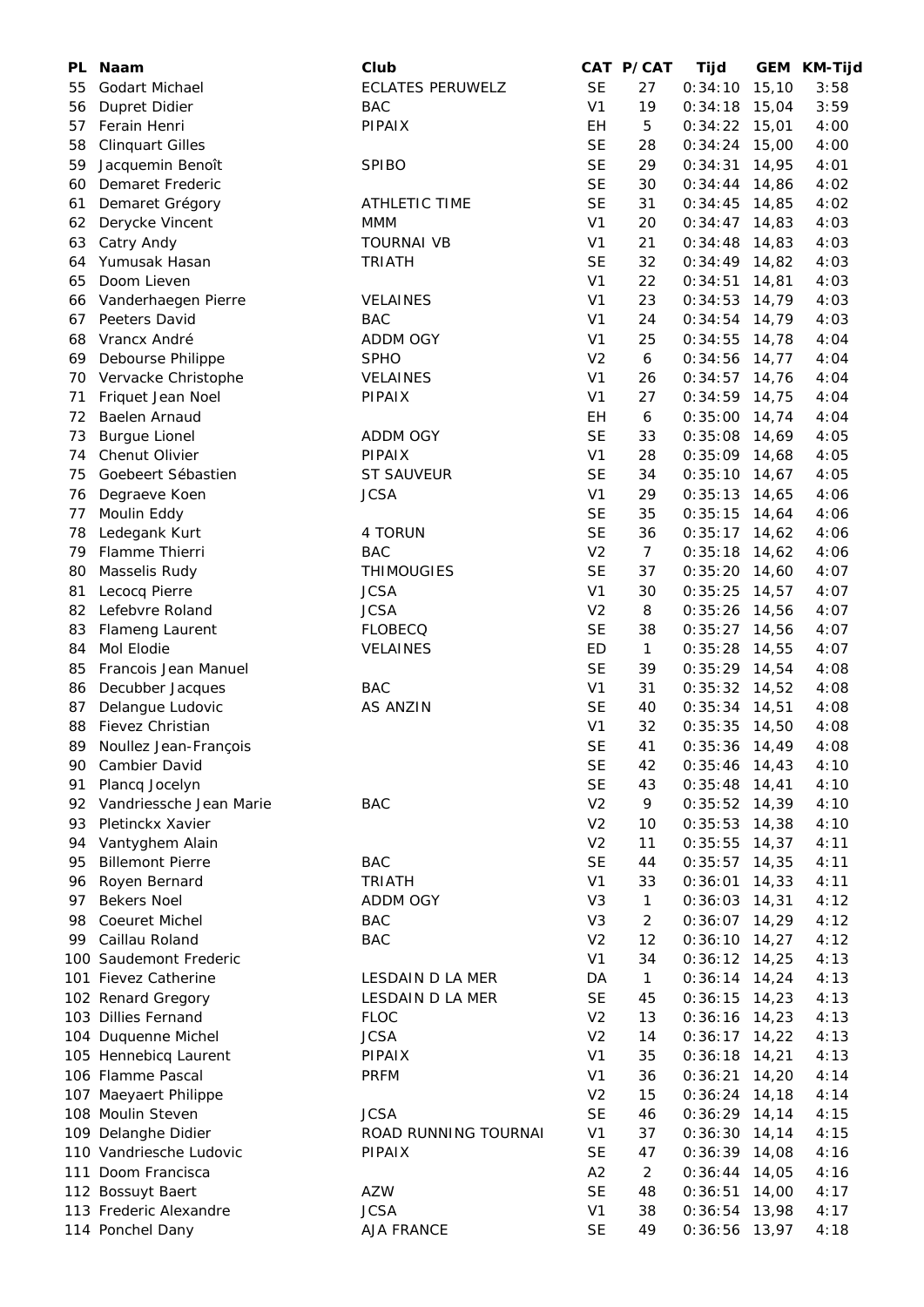| PL Naam                   | Club                 |                | CAT P/CAT      | Tijd            |       | GEM KM-Tijd |
|---------------------------|----------------------|----------------|----------------|-----------------|-------|-------------|
| 115 Druart Philippe       |                      | V <sub>1</sub> | 39             | 0:37:04         | 13,92 | 4:19        |
| 116 Boucau William        | <b>RHO</b>           | V <sub>1</sub> | 40             | 0:37:05         | 13,91 | 4:19        |
| 117 Savary Loic           | 4 TORUN              | <b>SE</b>      | 50             | 0:37:06         | 13,91 | 4:19        |
| 118 Mennier Sylvain       |                      | <b>SE</b>      | 51             | $0:37:07$ 13,90 |       | 4:19        |
| 119 Demets Bernard        | <b>VELAINES</b>      | <b>SE</b>      | 52             | 0:37:08         | 13,90 | 4:19        |
| 120 Parent David          |                      | <b>SE</b>      | 53             | 0:37:11         | 13,88 | 4:19        |
| 121 Toussaint Etienne     |                      | <b>SE</b>      | 54             | 0:37:14         | 13,86 | 4:20        |
| 122 Duez Patrick          | <b>KAIN B</b>        | V <sub>1</sub> | 41             | $0:37:17$ 13,84 |       | 4:20        |
| 123 Cornu Gaetan          | <b>KAIN B</b>        | V <sub>1</sub> | 42             | 0:37:18         | 13,83 | 4:20        |
| 124 Murez Anthony         | <b>ASSA</b>          | <b>EH</b>      | 7 <sup>7</sup> | $0:37:19$ 13,83 |       | 4:20        |
| 125 Claes Tony            | <b>RHO</b>           | <b>SE</b>      | 55             | 0:37:22         | 13,81 | 4:21        |
|                           | ET CHIEVRES          | <b>SE</b>      | 56             | $0:37:36$ 13,72 |       | 4:22        |
| 126 Loquet Thomas         |                      |                |                |                 |       |             |
| 127 Bonnier Vincent       | ET CHIEVRES          | <b>SE</b>      | 57             | $0:37:37$ 13,72 |       | 4:22        |
| 128 Vallee Philippe       | ADDM OGY             | V <sub>1</sub> | 43             | 0:37:41         | 13,69 | 4:23        |
| 129 Miseri Gino           | ADDM OGY             | V <sub>1</sub> | 44             | $0:37:42$ 13,69 |       | 4:23        |
| 130 Bekaert Christophe    | MC BRIDE             | <b>SE</b>      | 58             | $0:37:45$ 13,67 |       | 4:23        |
| 131 Dome Marc             | <b>TRIATH</b>        | V <sub>1</sub> | 45             | 0:37:46         | 13,66 | 4:23        |
| 132 Hennequin Frederic    | ROAD RUNNING TOURNAI | <b>SE</b>      | 59             | $0:37:47$ 13,66 |       | 4:24        |
| 133 Debacker Olivier      |                      | V <sub>1</sub> | 46             | 0:37:48         | 13,65 | 4:24        |
| 134 Brismee Michel        | PIPAIX               | V <sub>2</sub> | 16             | $0:37:52$ 13,63 |       | 4:24        |
| 135 Verrue Sébastien      | <b>JC HERINNES</b>   | <b>SE</b>      | 60             | 0:37:54         | 13,61 | 4:24        |
| 136 Maertens Guillaume    | LESDAIN D LA MER     | <b>SE</b>      | 61             | 0:37:56         | 13,60 | 4:25        |
| 137 Dejonghe Hendrick     |                      | <b>SE</b>      | 62             | 0:37:57         | 13,60 | 4:25        |
| 138 Fouret Arthur         |                      | EH             | 8              | 0:37:58         | 13,59 | 4:25        |
| 139 Debaisieux Serge      |                      | V <sub>2</sub> | 17             | 0:38:00         | 13,58 | 4:25        |
| 140 Nortier Nicolas       | VELAINES             | V <sub>1</sub> | 47             | 0:38:01         | 13,57 | 4:25        |
| 141 Clerx Vincent         | <b>PIPAIX</b>        | <b>SE</b>      | 63             | 0:38:03         | 13,56 | 4:25        |
| 142 Malice David          | <b>PRFM</b>          | <b>SE</b>      | 64             | 0:38:04         | 13,56 | 4:26        |
| 143 Cheval Thomas         | <b>SPHO</b>          | <b>SE</b>      | 65             | 0:38:05         | 13,55 | 4:26        |
| 144 Thiery Patrick        | <b>ECLA</b>          | V <sub>1</sub> | 48             | 0:38:06         | 13,54 | 4:26        |
|                           |                      |                |                |                 |       |             |
| 145 Dervaux Jean-Michel   |                      | V <sub>1</sub> | 49             | $0:38:07$ 13,54 |       | 4:26        |
| 146 Parent Daniel         | <b>KAIN B</b>        | V <sub>2</sub> | 18             | 0:38:08         | 13,53 | 4:26        |
| 147 Lefebvre Norbert      | <b>VELAINES</b>      | V <sub>1</sub> | 50             | $0:38:09$ 13,53 |       | 4:26        |
| 148 Van Nerom Eddy        | <b>KAIN B</b>        | <b>SE</b>      | 66             | 0:38:15         | 13,49 | 4:27        |
| 149 Delem Pascale         | TORTUES MESLINOISES  | A <sub>1</sub> | $\mathbf{1}$   | $0:38:16$ 13,48 |       | 4:27        |
| 150 Beghin Jean Francois  | POPUELLES DREAM TEAM | <b>SE</b>      | 67             | $0:38:17$ 13,48 |       | 4:27        |
| 151 Renard Vincent        |                      | <b>SE</b>      | 68             | $0:38:18$ 13,47 |       | 4:27        |
| 152 Carpentier Joel       |                      | V <sub>1</sub> | 51             | $0:38:19$ 13,47 |       | 4:27        |
| 153 Lecutiez Pierre       | <b>ST SAUVEUR</b>    | V <sub>3</sub> | 3              | $0:38:23$ 13,44 |       | 4:28        |
| 154 Wauquiez Bernard      | <b>BAC</b>           | V <sub>2</sub> | 19             | $0:38:26$ 13,43 |       | 4:28        |
| 155 Grzegorzewski Ludovic |                      | <b>SE</b>      | 69             | $0:38:30$ 13,40 |       | 4:29        |
| 156 Vilain Vincent        | <b>BAC</b>           | <b>SE</b>      | 70             | $0:38:32$ 13,39 |       | 4:29        |
| 157 Roussel Jean-François | ET CHIEVRES          | <b>SE</b>      | 71             | 0:38:34         | 13,38 | 4:29        |
| 158 Verbrugghe François   | <b>MMM</b>           | <b>SE</b>      | 72             | 0:38:36         | 13,37 | 4:29        |
| 159 Vanhauwaert Pierre    | <b>VELAINES</b>      | V <sub>1</sub> | 52             | $0:38:38$ 13,36 |       | 4:30        |
| 160 Mol Christian         | POPUELLES DREAM TEAM | V <sub>1</sub> | 53             | $0:38:39$ 13,35 |       | 4:30        |
| 161 Leclercq Benoit       | <b>VELAINES</b>      | <b>SE</b>      | 73             | $0:38:40$ 13,34 |       | 4:30        |
| 162 Deconinck Jean Marie  | TORTUES MESLINOISES  | V <sub>2</sub> | 20             | 0:38:41         | 13,34 | 4:30        |
| 163 Nerzele Maxime        |                      | EH             | 9              | $0:38:43$ 13,33 |       | 4:30        |
|                           |                      |                |                |                 |       |             |
| 164 Chrétien Christophe   | JC BRIN D ZINC       | <b>SE</b>      | 74             | $0:38:44$ 13,32 |       | 4:30        |
| 165 Sarot Pascale         | <b>PRFM</b>          | A2             | 3              | $0:38:46$ 13,31 |       | 4:30        |
| 166 Michel Gilles         |                      | <b>SE</b>      | 75             | $0:38:47$ 13,30 |       | 4:31        |
| 167 Tama Dominique        | POPUELLES DREAM TEAM | V <sub>1</sub> | 54             | 0:38:48         | 13,30 | 4:31        |
| 168 Delombarde Jonathan   | <b>JCSA</b>          | <b>SE</b>      | 76             | $0:38:49$ 13,29 |       | 4:31        |
| 169 Delguste Gregory      | <b>PIPAIX</b>        | <b>SE</b>      | 77             | 0:38:51         | 13,28 | 4:31        |
| 170 Dujardin Virginie     | POPUELLES DREAM TEAM | DA             | $\overline{c}$ | 0:38:53         | 13,27 | 4:31        |
| 171 Deberdt Aicha         | <b>JCSA</b>          | DA             | 3              | 0:38:54         | 13,26 | 4:31        |
| 172 Daye Jean Robert      | POPUELLES DREAM TEAM | V <sub>2</sub> | 21             | 0:38:55         | 13,26 | 4:32        |
| 173 Desmet Yves           | <b>JCSA</b>          | V <sub>2</sub> | 22             | 0:38:56         | 13,25 | 4:32        |
| 174 Risselin Laurent      | ADDM OGY             | <b>SE</b>      | 78             | $0:38:59$ 13,24 |       | 4:32        |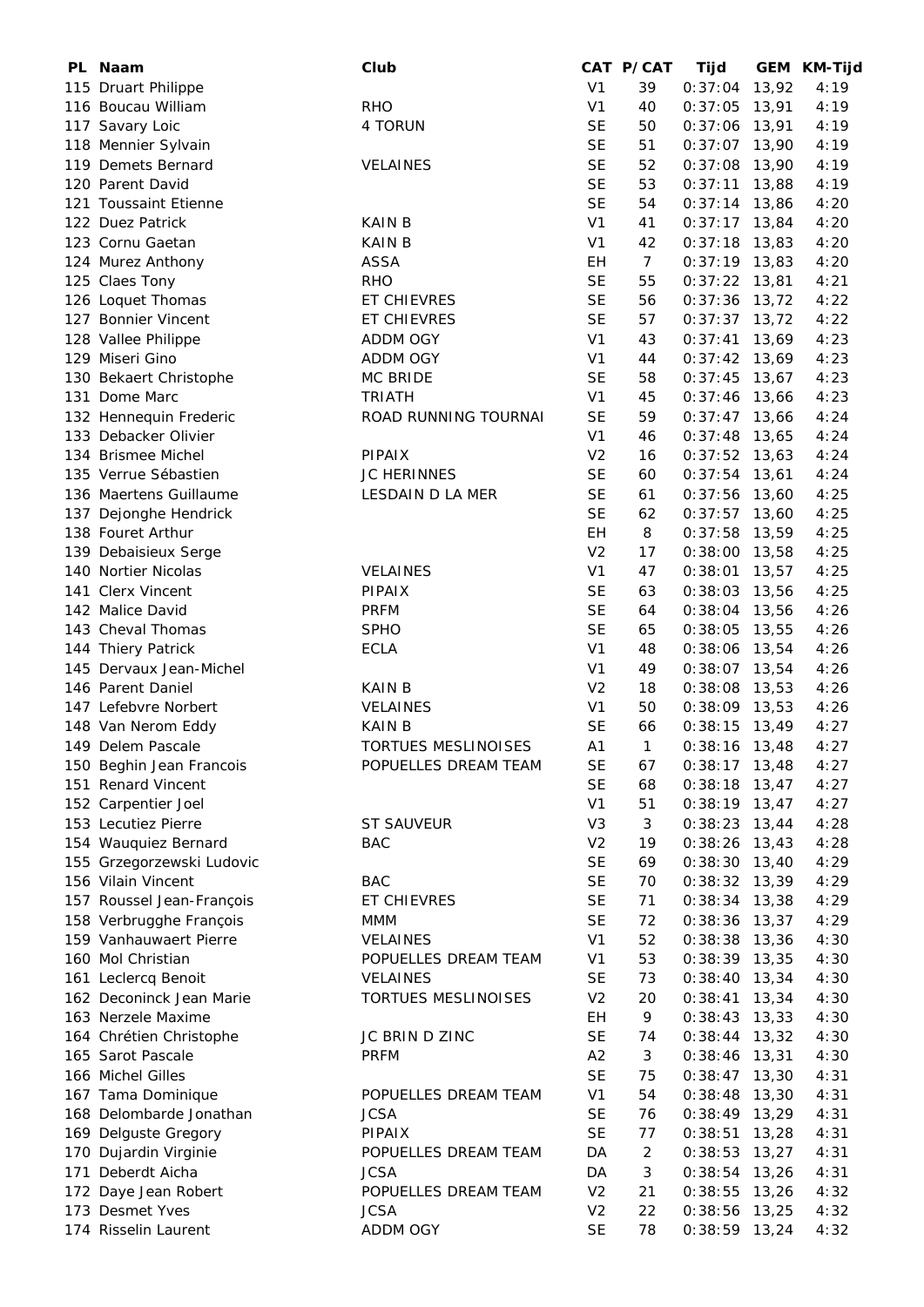| PL Naam                                     | Club                                  |                                  | CAT P/CAT                | Tijd            |       | GEM KM-Tijd |
|---------------------------------------------|---------------------------------------|----------------------------------|--------------------------|-----------------|-------|-------------|
| 175 Flamme Jean Michel                      | <b>JCSA</b>                           | V <sub>1</sub>                   | 55                       | 0:39:00         | 13,23 | 4:32        |
| 176 Buyse Frédéric                          |                                       | <b>SE</b>                        | 79                       | 0:39:01         | 13,23 | 4:32        |
| 177 Vandevondele Pierre Francois            |                                       | EH                               | 10                       | 0:39:05         | 13,20 | 4:33        |
| 178 Style Olivier                           | <b>SPHO</b>                           | <b>SE</b>                        | 80                       | 0:39:08         | 13,19 | 4:33        |
| 179 Simpson Homer                           | <b>LESDAIN D LA MER</b>               | <b>SE</b>                        | 81                       | $0:39:09$ 13,18 |       | 4:33        |
| 180 Musumeci Bruno                          | <b>JCSA</b>                           | V <sub>2</sub>                   | 23                       | 0:39:10         | 13,17 | 4:33        |
| 181 Czarnynoga Patrick                      | <b>JCSA</b>                           | V <sub>1</sub>                   | 56                       | 0:39:11         | 13,17 | 4:33        |
| 182 Delbroucq David                         | <b>JCSA</b>                           | <b>SE</b>                        | 82                       | $0:39:12$ 13,16 |       | 4:33        |
| 183 Bourgi Patrick                          | BASE3                                 | V <sub>1</sub>                   | 57                       | 0:39:13         | 13,16 | 4:34        |
| 184 Vinchent Grégory                        |                                       | <b>SE</b>                        | 83                       | $0:39:14$ 13,15 |       | 4:34        |
| 185 Vinchent Olivier                        | <b>BAC</b>                            | <b>SE</b>                        | 84                       | 0:39:15         | 13,15 | 4:34        |
| 186 Dubuisson Patrick                       | <b>BAC</b>                            | V <sub>1</sub>                   | 58                       | 0:39:16         | 13,14 | 4:34        |
| 187 Verbrugge Bernard                       | <b>MMM</b>                            | V <sub>3</sub>                   | 4                        | $0:39:17$ 13,14 |       | 4:34        |
| 188 Drouillon Colin                         | <b>VELAINES</b>                       | <b>SE</b>                        | 85                       | $0:39:19$ 13,12 |       | 4:34        |
| 189 Travolta Didier                         | LESDAIN D LA MER                      | <b>SE</b>                        | 86                       | $0:39:22$ 13,11 |       | 4:35        |
| 190 Calonne Eddy                            | PIPAIX                                | V <sub>2</sub>                   | 24                       | 0:39:23         | 13,10 | 4:35        |
| 191 Declercq Benoît                         | JC BRIN D ZINC                        | <b>SE</b>                        | 87                       | 0:39:24         | 13,10 | 4:35        |
| 192 Nyssen Alain                            | <b>SPHO</b>                           | V <sub>1</sub>                   | 59                       | 0:39:25         | 13,09 | 4:35        |
| 193 Vanbeveren Donald                       | JC DE PINTE                           | V <sub>2</sub>                   | 25                       | 0:39:34         | 13,04 | 4:36        |
| 194 Hernould Déborah                        | <b>BAC</b>                            | DA                               | 4                        | 0:39:39         | 13,01 | 4:37        |
| 195 Dufour Philippe                         | <b>VELAINES</b>                       | V <sub>1</sub>                   | 60                       | 0:39:48         | 12,96 | 4:38        |
| 196 Frederic Jean-Pierre                    | <b>BAC</b>                            | <b>SE</b>                        | 88                       | 0:39:50         | 12,95 | 4:38        |
| 197 Leclercq Sybille                        | <b>KAIN B</b>                         | A2                               | $\overline{\mathcal{A}}$ | 0:39:56         | 12,92 | 4:39        |
| 198 Thaon Stephanie                         | <b>SPHO</b>                           | DA                               | 5                        | 0:39:57         | 12,92 | 4:39        |
| 199 Camberlin Raymond                       | <b>JC HERINNES</b>                    | V <sub>2</sub>                   | 26                       | 0:39:58         | 12,91 | 4:39        |
| 200 Govaere Dominique                       | <b>MC BRIDE</b>                       | V <sub>1</sub>                   | 61                       | 0:40:03         | 12,88 | 4:39        |
| 201 Vantorre Jean                           | <b>JC HERINNES</b>                    | V <sub>2</sub>                   | 27                       | 0:40:04         | 12,88 | 4:40        |
| 202 Meurisse Jean                           |                                       | V <sub>2</sub>                   | 28                       | 0:40:05         | 12,87 | 4:40        |
| 203 Dorosev Ado                             | ACCROS DES 5 CLOCHERS                 | V <sub>1</sub>                   | 62                       | 0:40:11         | 12,84 | 4:40        |
| 204 Himpens Kevin                           |                                       | EH                               | 11                       | 0:40:13         | 12,83 | 4:41        |
| 205 Coeuret Laurent                         | <b>BAC</b>                            | <b>SE</b>                        | 89                       | 0:40:14         | 12,83 | 4:41        |
| 206 Leclercq Steve                          | LES GRINCHEUX                         | <b>SE</b>                        | 90                       | 0:40:16         | 12,81 | 4:41        |
| 207 Lefebvre Emile                          | POPUELLES DREAM TEAM                  | EH                               | 12                       | $0:40:17$ 12,81 |       | 4:41        |
| 208 Manteau Guillaume                       |                                       | <b>SE</b>                        | 91                       | 0:40:20         | 12,79 | 4:41        |
| 209 Vandenbulcke Francis                    | MMM                                   | V <sub>1</sub>                   | 63                       | 0:40:21         | 12,79 | 4:42        |
| 210 Claerhout Filip                         | <b>JCSA</b>                           | V <sub>2</sub>                   | 29                       | 0:40:25         | 12,77 | 4:42        |
| 211 Boulonne Thomas                         |                                       | <b>SE</b>                        | 92                       | 0:40:26         | 12,76 | 4:42        |
|                                             |                                       | V <sub>3</sub>                   | 5                        | $0:40:27$ 12,76 |       | 4:42        |
| 212 Lepoint Ronald<br>213 Welnowski Maurice |                                       | V <sub>2</sub>                   |                          | 0:40:28         | 12,75 | 4:42        |
| 214 Bienheureux Jerome                      | <b>JC HERINNES</b><br><b>VELAINES</b> | <b>SE</b>                        | 30                       | $0:40:29$ 12,75 |       |             |
|                                             |                                       |                                  | 93                       | 0:40:32         |       | 4:42        |
| 215 Bruneau Chantal                         | <b>PIPAIX</b><br>POPUELLES DREAM TEAM | A2                               | 5                        |                 | 12,73 | 4:43        |
| 216 Jacobs Marc                             |                                       | V <sub>1</sub><br>V <sub>1</sub> | 64                       | 0:40:33         | 12,73 | 4:43        |
| 217 Campener Bernard                        | <b>BAC</b>                            |                                  | 65                       | 0:40:34         | 12,72 | 4:43        |
| 218 Vantorre Sébastien                      | <b>JC HERINNES</b>                    | <b>SE</b>                        | 94                       | 0:40:36         | 12,71 | 4:43        |
| 219 Moulin Willy                            | <b>JCSA</b>                           | V <sub>1</sub>                   | 66                       | 0:40:37         | 12,70 | 4:43        |
| 220 Delhuvenne Rene                         |                                       | V <sub>1</sub>                   | 67                       | 0:40:38         | 12,70 | 4:43        |
| 221 Hourez Damien                           |                                       | <b>SE</b>                        | 95                       | 0:40:40         | 12,69 | 4:44        |
| 222 Vanmalderghem Lynn                      |                                       | DA                               | 6                        | 0:40:41         | 12,68 | 4:44        |
| 223 Maenhout Rudi                           | LESDAIN D LA MER                      | V <sub>1</sub>                   | 68                       | $0:40:42$ 12,68 |       | 4:44        |
| 224 Himpens Daniel                          |                                       | V <sub>2</sub>                   | 31                       | $0:40:43$ 12,67 |       | 4:44        |
| 225 Tesson Yves                             |                                       | V <sub>1</sub>                   | 69                       | $0:40:44$ 12,67 |       | 4:44        |
| 226 Laurier Muriel                          | <b>ASSA</b>                           | A1                               | $\overline{2}$           | $0:40:47$ 12,65 |       | 4:45        |
| 227 Criquielion Michel                      | ADDM OGY                              | V <sub>1</sub>                   | 70                       | 0:40:48         | 12,65 | 4:45        |
| 228 Dufour Line                             | VELAINES                              | A2                               | $\boldsymbol{6}$         | $0:40:49$ 12,64 |       | 4:45        |
| 229 Fontaine Luc                            | <b>VELAINES</b>                       | V <sub>2</sub>                   | 32                       | 0:40:50         | 12,64 | 4:45        |
| 230 Vandermassen Geoffrey                   | ADDM OGY                              | EH                               | 13                       | 0:40:51         | 12,63 | 4:45        |
| 231 Lust Stéphane                           |                                       | <b>SE</b>                        | 96                       | 0:40:52         | 12,63 | 4:45        |
| 232 Lefevre Fabrice                         | <b>JCSA</b>                           | V <sub>1</sub>                   | 71                       | 0:40:53         | 12,62 | 4:45        |
| 233 Guirche Albert                          | <b>SPIBO</b>                          | V <sub>2</sub>                   | 33                       | 0:40:54         | 12,62 | 4:45        |
| 234 Lefevre Linda                           | <b>JCSA</b>                           | A <sub>1</sub>                   | 3                        | $0:40:55$ 12,61 |       | 4:45        |
|                                             |                                       |                                  |                          |                 |       |             |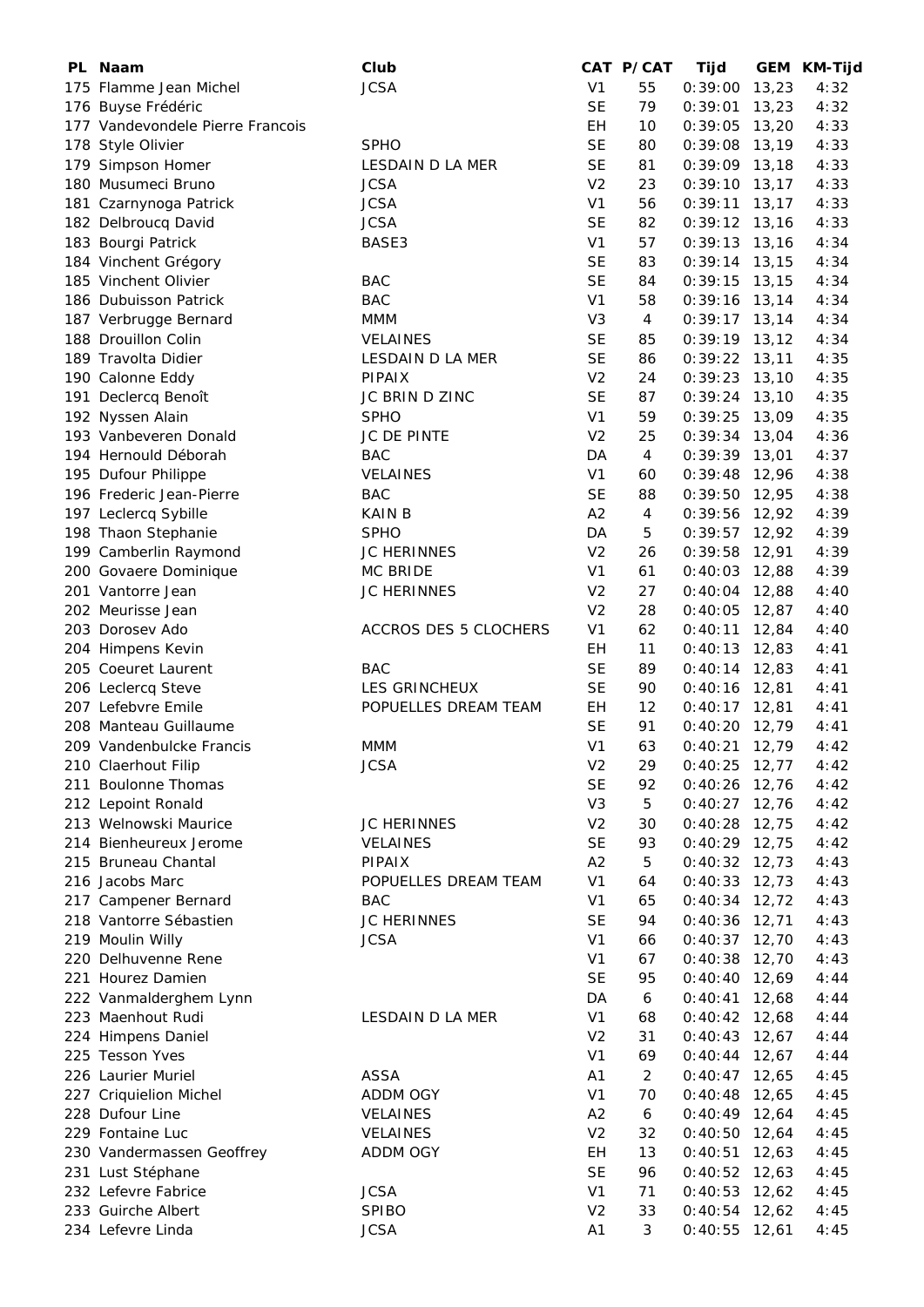| PL. | <b>Naam</b>                | Club                 |                | CAT P/CAT       | Tijd            |       | GEM KM-Tijd |
|-----|----------------------------|----------------------|----------------|-----------------|-----------------|-------|-------------|
|     | 235 Devaux Jean Pierre     | <b>SPHO</b>          | V <sub>3</sub> | 6               | 0:40:56         | 12,61 | 4:46        |
|     | 236 Piquer Philippe        | <b>RHO</b>           | V <sub>1</sub> | 72              | 0:40:57         | 12,60 | 4:46        |
|     | 237 Caby Bernard           | <b>JCSA</b>          | V <sub>1</sub> | 73              | 0:40:58         | 12,60 | 4:46        |
|     | 238 Manche Patrick         | <b>TEMPLEUVE</b>     | V <sub>1</sub> | 74              | $0:40:59$ 12,59 |       | 4:46        |
|     | 239 Lin Etienne            | VELAINES             | <b>SE</b>      | 97              | 0:41:00         | 12,59 | 4:46        |
|     | 240 Demaret Michel         |                      | V <sub>1</sub> | 75              | 0:41:01         | 12,58 | 4:46        |
|     | 241 Deconinck Christian    | KAIN B               | V <sub>1</sub> | 76              | $0:41:02$ 12,58 |       | 4:46        |
|     | 242 Leclercq Michel        | <b>JCSA</b>          | V <sub>3</sub> | $\overline{7}$  | 0:41:03         | 12,57 | 4:46        |
|     | 243 Pipart Aurore          | <b>TDT</b>           | DA             | $\overline{7}$  | $0:41:08$ 12,54 |       | 4:47        |
|     | 244 Potar Sylvia           | <b>JCSA</b>          | A1             | 4               | $0:41:09$ 12,54 |       | 4:47        |
|     | 245 Potar Christophe       | <b>JCSA</b>          | <b>SE</b>      | 98              | $0:41:10$ 12,53 |       | 4:47        |
|     | 246 Deberdt Dany           | <b>JCSA</b>          | V <sub>2</sub> | 34              | 0:41:11         | 12,53 | 4:47        |
|     | 247 Capron Vincent         | AC BELOEIL           | <b>SE</b>      | 99              | $0:41:12$ 12,52 |       | 4:47        |
|     | 248 Saffre David           | <b>RUSTA</b>         | <b>SE</b>      | 100             | 0:41:13         | 12,52 | 4:48        |
|     | 249 Gerard Bernard         | <b>KAIN B</b>        | V <sub>2</sub> | 35              | 0:41:14         | 12,51 | 4:48        |
|     | 250 Malvoz Jean Rene       | <b>ESM</b>           | V <sub>3</sub> | 8               | 0:41:15         | 12,51 | 4:48        |
|     | 251 Cabo Thibaut           |                      | EH             |                 |                 | 12,50 | 4:48        |
|     | 252 Verrue Francis         | <b>VELAINES</b>      |                | 14              | 0:41:16         |       |             |
|     |                            | <b>BAC</b>           | V <sub>3</sub> | 9               | $0:41:17$ 12,50 |       | 4:48        |
|     | 253 Verrue Alain           | <b>JC HERINNES</b>   | V <sub>2</sub> | 36              | 0:41:18         | 12,49 | 4:48        |
|     | 254 Dumortier Jean Jacques | <b>JCSA</b>          | V <sub>1</sub> | 77              | 0:41:26         | 12,45 | 4:49        |
|     | 255 Commeine Roger         | <b>JCSA</b>          | V <sub>4</sub> | $\mathbf{1}$    | $0:41:27$ 12,45 |       | 4:49        |
|     | 256 Allard Michel          | LESDAIN D LA MER     | V <sub>2</sub> | 37              | 0:41:28         | 12,44 | 4:49        |
|     | 257 Hellebaut Willy        | <b>RUN FOR FUN</b>   | V <sub>2</sub> | 38              | $0:41:29$ 12,44 |       | 4:49        |
|     | 258 Choteau Hugues         |                      | <b>SE</b>      | 101             | $0:41:30$ 12,43 |       | 4:50        |
|     | 259 Leviel Isabelle        | <b>BAC</b>           | DA             | 8               | 0:41:31         | 12,43 | 4:50        |
|     | 260 Deveux Stephane        | 4 TORUN              | <b>SE</b>      | 102             | $0:41:32$ 12,42 |       | 4:50        |
|     | 261 Vanhamme Bruno         | JC LUINGNE           | <b>SE</b>      | 103             | 0:41:33         | 12,42 | 4:50        |
|     | 262 Meuris Philippe        | <b>KAIN B</b>        | V <sub>2</sub> | 39              | 0:41:36         | 12,40 | 4:50        |
|     | 263 Lepoutere Franck       | <b>FLOC</b>          | V <sub>1</sub> | 78              | $0:41:37$ 12,40 |       | 4:50        |
|     | 264 Renard Marc            |                      | V <sub>1</sub> | 79              | 0:41:38         | 12,39 | 4:50        |
|     | 265 Delrue Patrice         | <b>JCSA</b>          | V <sub>1</sub> | 80              | $0:41:39$ 12,39 |       | 4:51        |
|     | 266 Fervaille Fabienne     | <b>PIPAIX</b>        | A2             | $7\overline{ }$ | $0:41:40$ 12,38 |       | 4:51        |
|     | 267 Wolfs Jean Claude      | <b>KAIN B</b>        | V <sub>2</sub> | 40              | 0:41:41         | 12,38 | 4:51        |
|     | 268 Degand Sébastien       |                      | <b>SE</b>      | 104             | 0:41:43         | 12,37 | 4:51        |
|     | 269 Dereux Francis         |                      | V <sub>2</sub> | 41              | $0:41:49$ 12,34 |       | 4:52        |
|     | 270 Delvigne Robin         |                      | EH             | 15              | 0:41:51         | 12,33 | 4:52        |
|     | 271 Vandaele Emilie        |                      | ED             | $\overline{2}$  | 0:41:53         | 12,32 | 4:52        |
|     | 272 Flavignie Gerard       |                      | V <sub>2</sub> | 42              | 0:41:54         | 12,32 | 4:52        |
|     | 273 Van Driessche Marie    | <b>VELAINES</b>      | DA             | 9               | 0:41:58         | 12,30 | 4:53        |
|     | 274 Verleye Patrice        | VELAINES             | V <sub>1</sub> | 81              | $0:41:59$ 12,29 |       | 4:53        |
|     | 275 Surquin Frédéric       | <b>ZP TOURNAISIS</b> | V <sub>1</sub> | 82              | 0:42:02         | 12,28 | 4:53        |
|     | 276 Croix Jean-Philippe    |                      | V <sub>1</sub> | 83              | 0:42:04         | 12,27 | 4:53        |
|     | 277 Campener Sébastien     |                      | <b>SE</b>      | 105             | 0:42:05         | 12,26 | 4:54        |
|     | 278 Delobelle Bernadette   | <b>SPHO</b>          | A2             | 8               | 0:42:06         | 12,26 | 4:54        |
|     | 279 Clerx Isabelle         | PIPAIX               | A2             | 9               | 0:42:07         | 12,25 | 4:54        |
|     | 280 Biltresse Michel       | KAIN B               | V <sub>3</sub> | 10              | 0:42:09         | 12,24 | 4:54        |
|     | 281 Mol Alain              | <b>VELAINES</b>      | V <sub>1</sub> | 84              | $0:42:10$ 12,24 |       | 4:54        |
|     | 282 Landrieu Nicolas       | <b>RHO</b>           | <b>SE</b>      | 106             | 0:42:13         | 12,22 | 4:55        |
|     | 283 Van Malleghem Ariane   | <b>KAIN B</b>        | A2             | 10              | $0:42:14$ 12,22 |       | 4:55        |
|     | 284 Carbonnelle Christiane | KAIN B               | A2             | 11              | 0:42:15         | 12,21 | 4:55        |
|     | 285 Fontaine Rodrigue      |                      | <b>SE</b>      | 107             | 0:42:16         | 12,21 | 4:55        |
|     | 286 Derideau François      |                      | <b>SE</b>      | 108             | 0:42:17         | 12,20 | 4:55        |
|     | 287 Marion Pascal          | <b>SPHO</b>          | V <sub>1</sub> | 85              | 0:42:18         | 12,20 | 4:55        |
|     | 288 Evrard Fabienne        |                      | A1             |                 |                 |       |             |
|     |                            |                      |                | 5               | 0:42:19         | 12,19 | 4:55        |
|     | 289 Billiet Fabrice        | <b>ST SAUVEUR</b>    | V <sub>1</sub> | 86              | 0:42:20         | 12,19 | 4:55        |
|     | 290 Frédéric Adrien        | <b>BAC</b>           | EH             | 16              | 0:42:21         | 12,18 | 4:55        |
| 291 | Dogot Pierre               | ADJ                  | V <sub>2</sub> | 43              | 0:42:22         | 12,18 | 4:56        |
|     | 292 Goeders Claudy         |                      | V <sub>2</sub> | 44              | 0:42:23         | 12,17 | 4:56        |
|     | 293 Monte Jean             | VELAINES             | V <sub>2</sub> | 45              | $0:42:24$ 12,17 |       | 4:56        |
|     | 294 Lucas Joshua           |                      | EH             | 17              | $0:42:25$ 12,17 |       | 4:56        |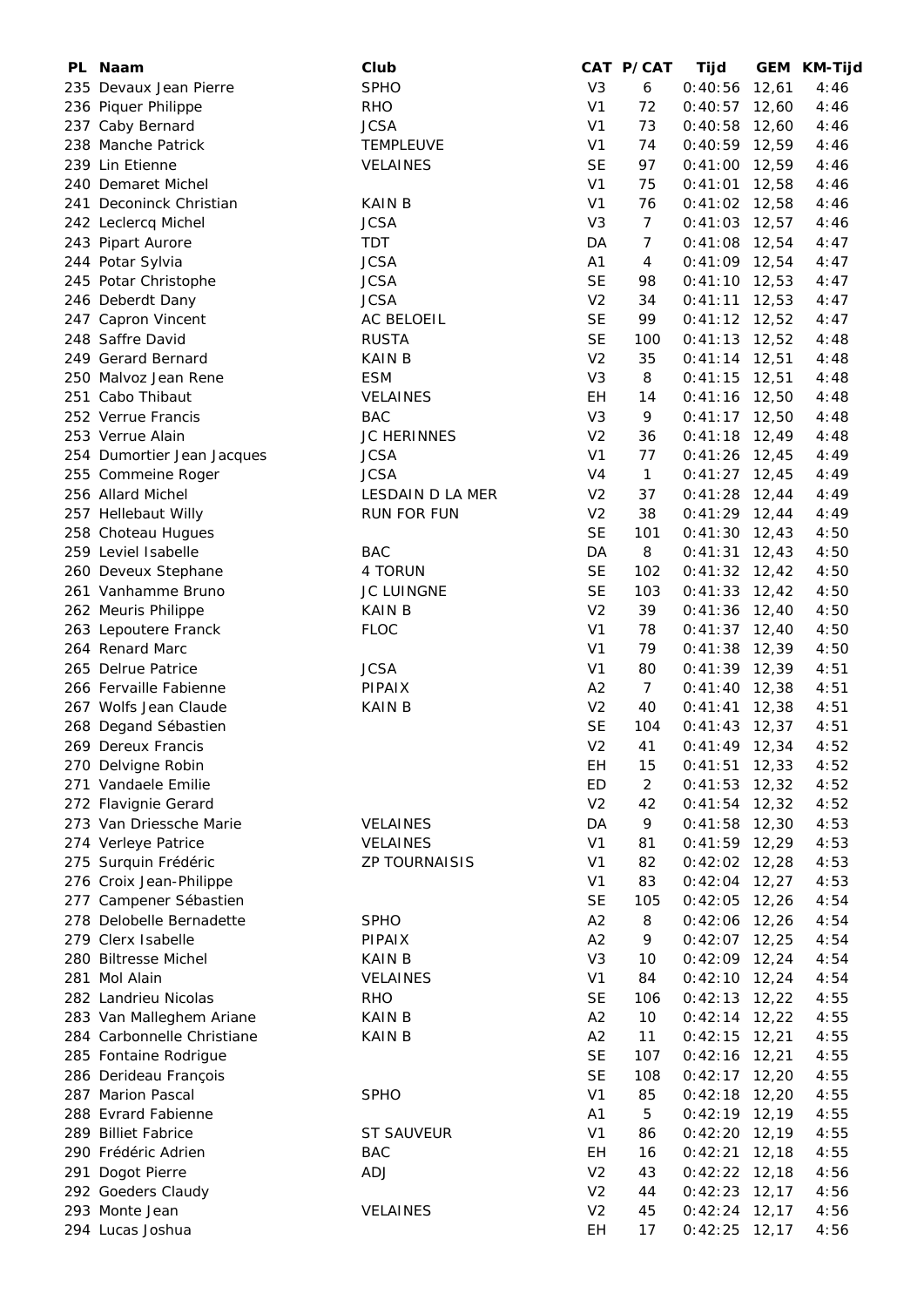| PL. | <b>Naam</b>               | Club                       |                | CAT P/CAT       | Tijd            |        | GEM KM-Tijd |
|-----|---------------------------|----------------------------|----------------|-----------------|-----------------|--------|-------------|
|     | 295 Lucas Philippe        |                            | V <sub>1</sub> | 87              | 0:42:27         | 12,16  | 4:56        |
|     | 296 Cornu Samuel          | <b>JUPITEAM</b>            | <b>SE</b>      | 109             | 0:42:28         | 12,15  | 4:56        |
|     | 297 Coppenolle Jérémy     | <b>BAC</b>                 | <b>SE</b>      | 110             | $0:42:29$ 12,15 |        | 4:56        |
|     | 298 Collie Marie-Jo       |                            | A <sub>3</sub> | $\mathbf{1}$    | $0:42:32$ 12,13 |        | 4:57        |
|     | 299 Delangre Colette      | <b>KAIN B</b>              | A2             | 12              | 0:42:33         | 12,13  | 4:57        |
|     | 300 Ergo Philippe         | <b>JC HERINNES</b>         | <b>SE</b>      | 111             | 0:42:34         | 12,12  | 4:57        |
|     | 301 Coupé Francis         | <b>KAIN B</b>              | V <sub>3</sub> | 11              | 0:42:35         | 12, 12 | 4:57        |
|     | 302 Michel Jacques        |                            | V <sub>2</sub> | 46              | 0:42:36         | 12,11  | 4:57        |
|     | 303 Delonville Alain      | <b>VELAINES</b>            | V <sub>2</sub> | 47              | $0:42:37$ 12,11 |        | 4:57        |
|     | 304 Heyse Laetitia        | <b>ECLATES PERUWELZ</b>    | DA             | 10              | 0:42:38         | 12,10  | 4:57        |
|     | 305 Heyse Jean Jacques    | <b>ECLATES PERUWELZ</b>    | V <sub>2</sub> | 48              | $0:42:39$ 12,10 |        | 4:58        |
|     | 306 Lenglez Bruno         | <b>ECLATES PERUWELZ</b>    | V <sub>1</sub> | 88              | $0:42:40$ 12,09 |        | 4:58        |
|     | 307 Escalier Bertrand     | <b>ECLATES PERUWELZ</b>    | <b>SE</b>      | 112             | 0:42:41         | 12,09  | 4:58        |
|     | 308 Hautrive Alain        | <b>KAIN B</b>              | V <sub>1</sub> | 89              |                 |        | 4:58        |
|     |                           |                            |                |                 | $0:42:42$ 12,08 |        |             |
|     | 309 Chevalier Jean Paul   | ET CHIEVRES                | V <sub>2</sub> | 49              | $0:42:47$ 12,06 |        | 4:58        |
|     | 310 Depelchin Daniel      | <b>BAC</b>                 | V <sub>1</sub> | 90              | 0:42:48         | 12,06  | 4:59        |
|     | 311 Lefevre David         | <b>UAFA</b>                | <b>SE</b>      | 113             | $0:42:50$ 12,05 |        | 4:59        |
|     | 312 Dupont Ethel          | ACCROS DES 5 CLOCHERS      | DA             | 11              | 0:42:56         | 12,02  | 5:00        |
|     | 313 Depauw Marc           |                            | V <sub>1</sub> | 91              | 0:42:58         | 12,01  | 5:00        |
|     | 314 Becquet Jean-Luc      | <b>SPHO</b>                | V <sub>1</sub> | 92              | 0:43:01         | 12,00  | 5:00        |
|     | 315 Froment Guillaume     | <b>RHO</b>                 | EH             | 18              | $0:43:02$ 11,99 |        | 5:00        |
|     | 316 Lamarque Christian    | ACCROS DES 5 CLOCHERS      | V <sub>3</sub> | 12              | 0:43:06         | 11,97  | 5:01        |
|     | 317 Clicq Claire          |                            | ED             | 3               | $0:43:09$ 11,96 |        | 5:01        |
|     | 318 Vilain Marcel         | <b>BAC</b>                 | V <sub>3</sub> | 13              | 0:43:15         | 11,93  | 5:02        |
|     | 319 Coupé Sabine          | <b>KAIN B</b>              | A1             | 6               | 0:43:16         | 11,93  | 5:02        |
|     | 320 Leclercq Marc         | <b>JOGGING CLUB LUIGNE</b> | V <sub>1</sub> | 93              | 0:43:18         | 11,92  | 5:02        |
|     | 321 De Weeze Jean-Pierre  |                            | V <sub>2</sub> | 50              | 0:43:20         | 11,91  | 5:02        |
|     | 322 Decoen Mathieu        |                            | <b>SE</b>      | 114             | 0:43:23         | 11,89  | 5:03        |
|     | 323 Desmyter Isabelle     |                            | A1             | $7\overline{ }$ | 0:43:24         | 11,89  | 5:03        |
|     | 324 Saenz José            |                            | V <sub>2</sub> | 51              | 0:43:25         | 11,88  | 5:03        |
|     | 325 Bauwens Michael       | <b>JCSA</b>                | <b>SE</b>      | 115             | 0:43:31         | 11,86  | 5:04        |
|     | 326 De Coninck Hubert     | <b>JCSA</b>                | <b>SE</b>      | 116             | 0:43:38         | 11,83  | 5:04        |
|     | 327 Juchtmans David       | <b>ECLATES PERUWELZ</b>    | <b>SE</b>      | 117             | $0:43:39$ 11,82 |        | 5:05        |
|     | 328 Bossart Ludovic       | SONDEVILLE                 | <b>SE</b>      | 118             | 0:43:40         | 11,82  | 5:05        |
|     | 329 Verdy Jacques         | <b>KAIN B</b>              | V <sub>2</sub> | 52              | $0:43:44$ 11,80 |        | 5:05        |
|     | 330 Cabo Damien           | VELAINES                   | V <sub>1</sub> | 94              | 0:43:45         | 11,79  | 5:05        |
|     | 331 Livemont Olivier      | ADDM OGY                   | <b>SE</b>      | 119             | $0:43:46$ 11,79 |        | 5:05        |
|     | 332 Duthye Pascaline      | POPUELLES DREAM TEAM       | A1             | 8               | $0:43:58$ 11,74 |        | 5:07        |
|     | 333 Beghin Philippe       | POPUELLES DREAM TEAM       | <b>SE</b>      | 120             | 0:44:01         | 11,72  | 5:07        |
|     | 334 Dubart Jean Luc       | <b>VELAINES</b>            | V <sub>2</sub> | 53              | 0:44:03         | 11,71  | 5:07        |
|     |                           |                            | <b>SE</b>      |                 |                 |        |             |
|     | 335 Douterlungne Steven   | <b>MMM</b>                 | V <sub>1</sub> | 121             | $0:44:12$ 11,67 |        | 5:08        |
|     | 336 Decot Alain           | <b>BECLERS JC</b>          |                | 95              | 0:44:14         | 11,67  | 5:09        |
|     | 337 Duprez Andre          | KAIN B                     | V <sub>2</sub> | 54              | $0:44:19$ 11,64 |        | 5:09        |
|     | 338 Lefebvre Marilyne     | LESDAIN D LA MER           | DA             | 12              | $0:44:20$ 11,64 |        | 5:09        |
|     | 339 Decarpentrie Delphine | 4 TORUN                    | DA             | 13              | 0:44:21         | 11,63  | 5:09        |
|     | 340 Huon Andre            | <b>SPHO</b>                | V <sub>3</sub> | 14              | $0:44:22$ 11,63 |        | 5:10        |
|     | 341 Duquesnes Francoise   | <b>VELAINES</b>            | A2             | 13              | $0:44:23$ 11,63 |        | 5:10        |
|     | 342 Watteau Dimitri       | LESDAIN D LA MER           | V <sub>1</sub> | 96              | $0:44:33$ 11,58 |        | 5:11        |
|     | 343 Boël Pierre           |                            | V <sub>2</sub> | 55              | $0:44:43$ 11,54 |        | 5:12        |
|     | 344 Casier Ariane         | PIPAIX                     | A2             | 14              | $0:44:50$ 11,51 |        | 5:13        |
|     | 345 Lotten Jos            | <b>TRIATH</b>              | V <sub>2</sub> | 56              | 0:45:00         | 11,47  | 5:14        |
|     | 346 Conart Françoise      | <b>JCSA</b>                | A1             | 9               | 0:45:01         | 11,46  | 5:14        |
|     | 347 Dumortier Jules       | <b>BAC</b>                 | V <sub>4</sub> | $\overline{c}$  | $0:45:02$ 11,46 |        | 5:14        |
|     | 348 Grulois Joseph        | <b>JCSA</b>                | V <sub>2</sub> | 57              | 0:45:05         | 11,45  | 5:15        |
|     | 349 Dezeque Dominique     | <b>JCSA</b>                | V <sub>1</sub> | 97              | 0:45:06         | 11,44  | 5:15        |
|     | 350 Ottevaere Christophe  | AMIS DU JEUDI              | V <sub>1</sub> | 98              | $0:45:07$ 11,44 |        | 5:15        |
|     | 351 Beukenne Freddy       | <b>ECLA</b>                | V <sub>1</sub> | 99              | 0:45:08         | 11,43  | 5:15        |
|     | 352 Delem Emilie          | TORTUES MESLINOISES        | DA             | 14              | 0:45:09         | 11,43  | 5:15        |
|     | 353 Desroeux Michel       | <b>KAIN B</b>              | V <sub>3</sub> | 15              | 0:45:10         | 11,42  | 5:15        |
|     | 354 Bruguet Jacky         | <b>ECLA</b>                | V <sub>3</sub> | 16              | $0:45:11$ 11,42 |        | 5:15        |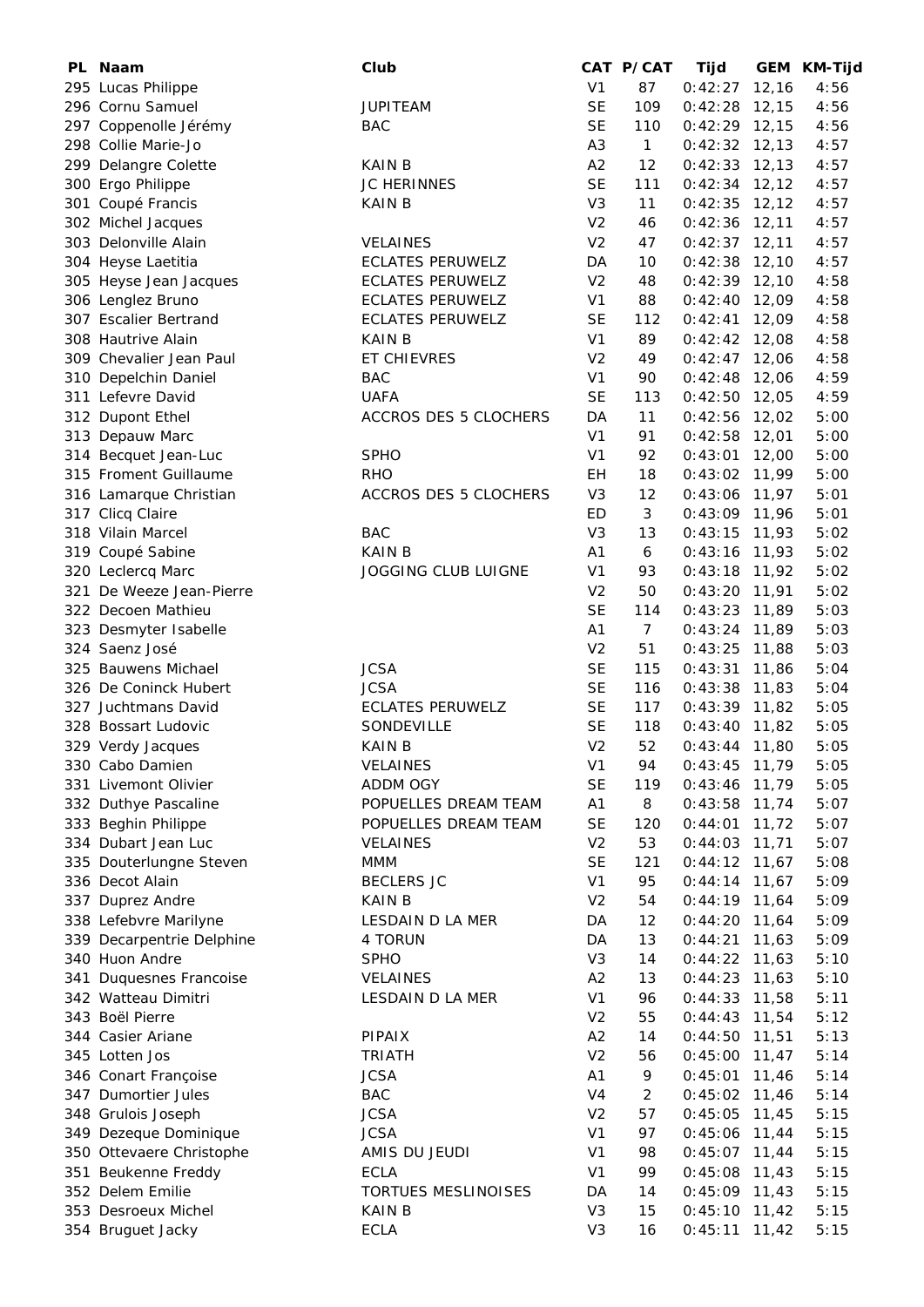| PL | Naam                              | Club                  |                | CAT P/CAT       | Tijd            |       | GEM KM-Tijd |
|----|-----------------------------------|-----------------------|----------------|-----------------|-----------------|-------|-------------|
|    | 355 Drossart Thomas               |                       | EH             | 19              | 0:45:12         | 11,42 | 5:15        |
|    | 356 Glorieux Thierry              | <b>VELAINES</b>       | V <sub>1</sub> | 100             | 0:45:20         | 11,38 | 5:16        |
|    | 357 Debaes Jean Louis             |                       | V <sub>2</sub> | 58              | 0:45:23         | 11,37 | 5:17        |
|    | 358 Dubois Nicolas                | <b>JC HERINNES</b>    | <b>SE</b>      | 122             | 0:45:26         | 11,36 | 5:17        |
|    | 359 Moulin Basile                 | ACCROS CINQ COCHERS   | EH             | 20              | 0:45:28         | 11,35 | 5:17        |
|    | 360 Dutrannois Stéphane           | <b>JC HERINNES</b>    | V <sub>1</sub> | 101             | 0:45:36         | 11,32 | 5:18        |
|    | 361 Becquet Céline                | <b>SPHO</b>           | DA             | 15              | 0:45:43         | 11,29 | 5:19        |
|    | 362 Beukenne Jacky                | <b>ECLA</b>           | V <sub>3</sub> | 17              | 0:45:51         | 11,25 | 5:20        |
|    | 363 Derasse Edouard               |                       | EH             | 21              | 0:45:55         | 11,24 | 5:20        |
|    | 364 Frédéric Geoffrey             | <b>BAC</b>            | <b>SE</b>      | 123             | 0:45:56         | 11,23 | 5:20        |
|    | 365 Lichnowski Dimitri            |                       | <b>SE</b>      | 124             | 0:45:57         | 11,23 | 5:21        |
|    | 366 De Rodder Éric                | <b>BAC</b>            | V <sub>1</sub> | 102             | 0:46:03         | 11,21 | 5:21        |
|    | 367 Cuvelier Thierry              | <b>JCSA</b>           | V <sub>1</sub> | 103             | 0:46:04         | 11,20 | 5:21        |
|    |                                   |                       |                |                 |                 |       |             |
|    | 368 Moreau Rita                   | <b>ECLA</b>           | A <sub>3</sub> | $\overline{2}$  | 0:46:05         | 11,20 | 5:22        |
|    | 369 Faille José                   | <b>VPJC</b>           | V <sub>2</sub> | 59              | 0:46:07         | 11,19 | 5:22        |
|    | 370 Villee Vincent                | <b>JCSA</b>           | V <sub>1</sub> | 104             | 0:46:09         | 11,18 | 5:22        |
|    | 371 Dubois Jean Marie             | <b>JCSA</b>           | V <sub>2</sub> | 60              | 0:46:10         | 11,18 | 5:22        |
|    | 372 Dutilleul Anne Marie          | <b>VELAINES</b>       | A2             | 15              | 0:46:12         | 11,17 | 5:22        |
|    | 373 Bataille Freddy               | <b>VELAINES</b>       | V <sub>2</sub> | 61              | 0:46:14         | 11,16 | 5:23        |
|    | 374 D Hulster Jean Pierre         | <b>UAFA</b>           | V <sub>1</sub> | 105             | 0:46:15         | 11,16 | 5:23        |
|    | 375 Spanneut Sébastien            | <b>BAC</b>            | <b>SE</b>      | 125             | 0:46:16         | 11,15 | 5:23        |
|    | 376 Leroy Pascal                  | <b>BECLERS JC</b>     | V <sub>1</sub> | 106             | 0:46:17         | 11,15 | 5:23        |
|    | 377 Dejonghe Aurélie              | <b>JC WARNETON</b>    | DA             | 16              | 0:46:21         | 11,13 | 5:23        |
|    | 378 Moreau Valentine              | <b>FLOBECQ</b>        | DA             | 17              | 0:46:22         | 11,13 | 5:23        |
|    | 379 Boitte Christine              | <b>ECLA</b>           | A2             | 16              | 0:46:27         | 11,11 | 5:24        |
|    | 380 Rustin Jean-Jacques           |                       | V <sub>1</sub> | 107             | 0:46:32         | 11,09 | 5:25        |
|    | 381 Moulin Timothée               | ACCROS CINQ COCHERS   | EH             | 22              | 0:46:34         | 11,08 | 5:25        |
|    | 382 Pouilly Philippe              |                       | V <sub>1</sub> | 108             | 0:46:36         | 11,07 | 5:25        |
|    | 383 D Hulster Elodie              | <b>UAFA</b>           | ED             | $\overline{4}$  | 0:46:37         | 11,07 | 5:25        |
|    | 384 D Harveng Etienne             | <b>ACLE</b>           | V <sub>2</sub> | 62              | 0:46:42         | 11,05 | 5:26        |
|    | 385 Poillon Dominique             | <b>ECLA</b>           | V <sub>2</sub> | 63              | 0:46:43         | 11,05 | 5:26        |
|    |                                   |                       | V <sub>1</sub> | 109             | 0:46:53         | 11,01 | 5:27        |
|    | 386 De Gryse Philippe             | DENAIN AC             |                |                 |                 |       |             |
|    | 387 Kargar Samani Isaac           | <b>JCSA</b>           | <b>EH</b>      | 23              | 0:46:56         | 10,99 | 5:27        |
|    | 388 Detez Michel                  | <b>AC BELOEIL</b>     | V <sub>2</sub> | 64              | 0:47:00         | 10,98 | 5:28        |
|    | 389 Frédéric Jean-Marie           | <b>BAC</b>            | V <sub>1</sub> | 110             | 0:47:01         | 10,97 | 5:28        |
|    | 390 Betermiez Maguy               | <b>THIMOUGIES</b>     | A2             | 17              | 0:47:03         | 10,97 | 5:28        |
|    | 391 Khoury Mariana                | <b>JCSA</b>           | A2             | 18              | 0:47:04         | 10,96 | 5:28        |
|    | 392 Canart Jean Yves              | <b>RHO</b>            | V <sub>1</sub> | 111             | 0:47:05         | 10,96 | 5:28        |
|    | 393 Ardenois Christine            | <b>VELAINES</b>       | A2             | 19              | 0:47:08         | 10,95 | 5:29        |
|    | 394 Strobbe Yves                  | <b>VELAINES</b>       | V <sub>1</sub> | 112             | 0:47:10         | 10,94 | 5:29        |
|    | 395 Lebailly Jean-Marie           |                       | V <sub>3</sub> | 18              | $0:47:12$ 10,93 |       | 5:29        |
|    | 396 Carlier Bruno                 | <b>VELAINES</b>       | V <sub>2</sub> | 65              | 0:47:13         | 10,93 | 5:29        |
|    | 397 Somogyi Louis                 | <b>MMM</b>            | V <sub>1</sub> | 113             | 0:47:17         | 10,91 | 5:30        |
|    | 398 Delonville Daniel             | VELAINES              | V <sub>2</sub> | 66              | 0:47:29         | 10,87 | 5:31        |
|    | 399 Nottebaert Stéphane           | KAIN B                | V <sub>1</sub> | 114             | 0:47:33         | 10,85 | 5:32        |
|    | 400 Lefebvre Julien               |                       | <b>SE</b>      | 126             | 0:47:35         | 10,84 | 5:32        |
|    | 401 Leroy Nathan                  | <b>BECLERS JC</b>     | ΕH             | 24              | 0:47:36         | 10,84 | 5:32        |
|    | 402 Vanderhaegen Jacques          | <b>VELAINES</b>       | V <sub>2</sub> | 67              | $0:47:39$ 10,83 |       | 5:32        |
|    | 403 Dewilde Ellen                 | LESDAIN D LA MER      | ED             | 5               | 0:47:47         | 10,80 | 5:33        |
|    | 404 Platteau Emmanuel             | ET CHIEVRES           | <b>SE</b>      | 127             | 0:47:54         | 10,77 | 5:34        |
|    | 405 Millecamps Sandi              |                       | ED             | 6               | $0:47:59$ 10,75 |       | 5:35        |
|    |                                   |                       |                |                 |                 |       |             |
|    | 406 Bernard Cécile                |                       | A <sub>1</sub> | 10              | 0:48:18         | 10,68 | 5:37        |
|    | 407 Frederic Marie-Chantal        | <b>VELAINES</b>       | A2             | 20              | 0:48:25         | 10,66 | 5:38        |
|    | 408 Moulin Olivier                | ACCROS DES 5 CLOCHERS | V <sub>1</sub> | 115             | 0:48:27         | 10,65 | 5:38        |
|    | 409 Bohems Andre                  | ACCROS DES 5 CLOCHERS | V <sub>1</sub> | 116             | 0:48:28         | 10,65 | 5:38        |
|    | 410 Dedessuslesmoustier Jean-Marc | <b>FLOC</b>           | V <sub>2</sub> | 68              | 0:48:30         | 10,64 | 5:38        |
|    | 411 Leveugle Didier               | <b>MMM</b>            | V <sub>2</sub> | 69              | 0:48:44         | 10,59 | 5:40        |
|    | 412 Frederic Nathalie             | <b>JCSA</b>           | A <sub>1</sub> | 11              | 0:48:54         | 10,55 | 5:41        |
|    | 413 Moreau Jean Pierre            | <b>ECLA</b>           | V <sub>3</sub> | 19              | 0:49:27         | 10,43 | 5:45        |
|    | 414 Moreau Maryeve                | <b>FLOBECQ</b>        | <b>ED</b>      | $7\overline{ }$ | $0:49:37$ 10,40 |       | 5:46        |